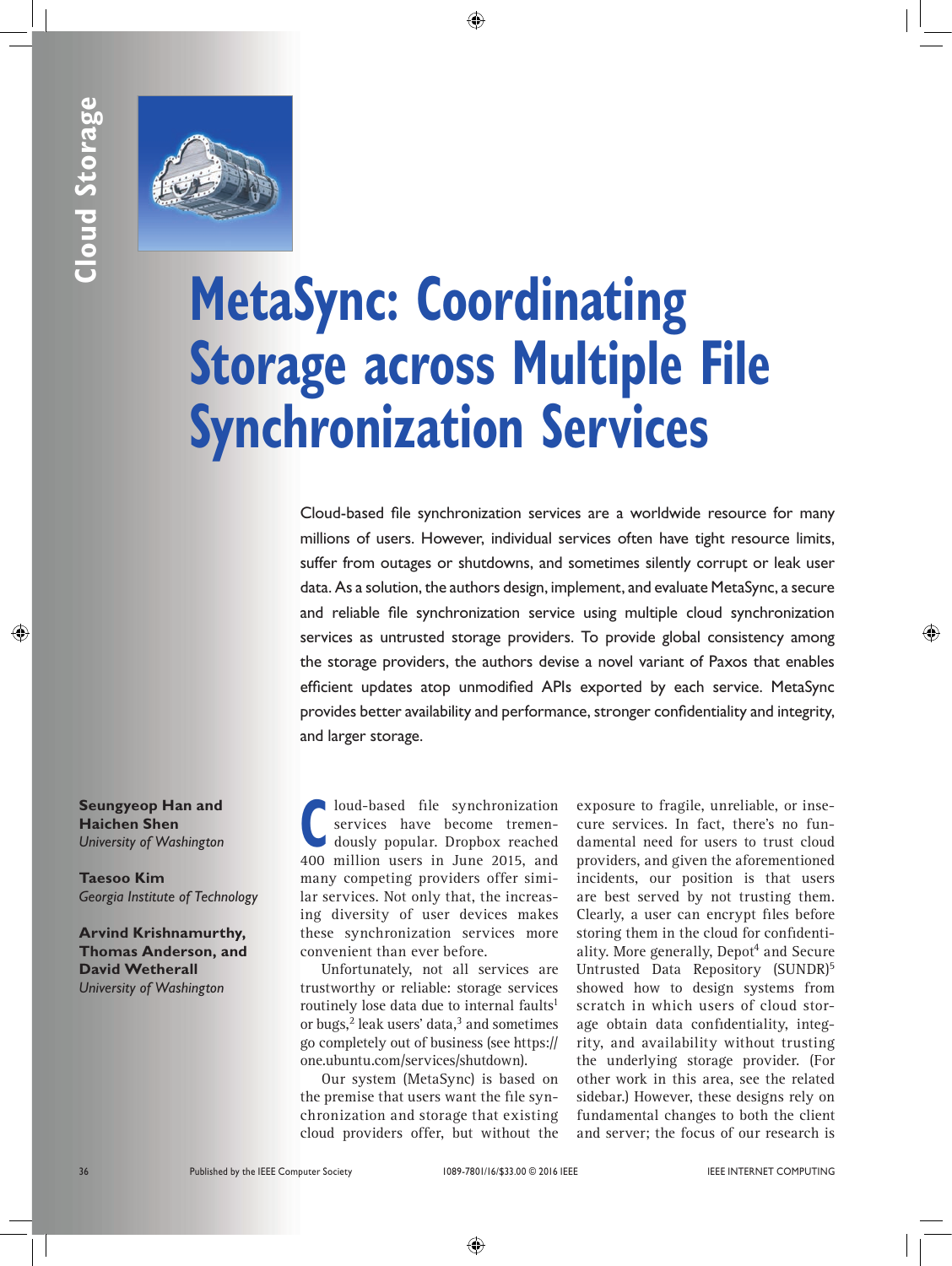# **Related Work in Cloud File Synchronization**

**A** major line of related work, starting with Farsite<sup>1</sup> and Secure<br>Untrusted Data Repository (SUNDR)<sup>2</sup> and carrying through major line of related work, starting with Farsite<sup>l</sup> and Secure Sporc<sup>3</sup> and Depot,<sup>4</sup> is how to provide tamper resistance and privacy on untrusted storage server nodes. These systems assume the ability to specify the client–server protocol, and therefore can't run on unmodified cloud storage services.

Other systems exist that compose a storage layer on top of existing storage systems, and perhaps the closest to our intent is DepSky;<sup>5</sup> which proposes a cloud of clouds for secure, byzantine-resilient storage, and doesn't require code execution on the servers. Their basic algorithm assumes at most one concurrent writer. When writers are at the same local network, concurrent writes are coordinated by an external synchronization. Otherwise, it has a possible extension that can support multiple concurrent updates without an external service, which requires clock synchronization between clients.

Our implementation builds on the ideas of many earlier systems. Obviously, we're indebted to earlier work on Paxos and Disk Paxos. We maintain file objects in a manner similar to a distributed version control system like git. Content-based addressing has been used in many file systems. MetaSync uses content-based addressing for a unique purpose, letting us asynchronously upload or download objects to backend services. While algorithms for distributing or replicating objects have also been proposed and explored by previous systems, the replication system in MetaSync is designed to minimize the cost of reconfiguration to add or subtract a storage service and also to respect the diverse space restrictions.

#### **References**

- 1. A. Adya et al., "FARSITE: Federated, Available, and Reliable Storage for an Incompletely Trusted Environment," *Proc. 5th Symp. Operating Systems Design and Implementation*, 2002, pp. 1–14.
- 2. J. Li et al., "Secure Untrusted Data Repository," *Proc. 6th Conf. Symp. Operating Systems Design and Implementation*, 2004, pp. 1–9.
- 3. A.J. Feldman et al., "SPORC: Group Collaboration Using Untrusted Cloud Resources," *Proc. 9th Usenix Conf. Operating Systems Design and Implementation*, 2010; www.usenix.org/legacy/event/osdi10/tech/full\_papers/Feldman.pdf.
- 4. P. Mahajan et al., "Depot: Cloud Storage with Minimal Trust," *Proc. 9th Usenix Conf. Operating Systems Design and Implementation*, 2010, pp. 1–12.
- 5. A. Bessani et al., "DepSky: Dependable and Secure Storage in a Cloud-of-Clouds," *Proc. ACM European Conf. Computer Systems*, 2011, pp. 31–46.

whether we could use existing services for these same ends.

Instead of starting from scratch, MetaSync uses multiple existing storage providers to implement a file synchronization service. We thus leverage resources that are mostly wellprovisioned, normally reliable, and fairly inexpensive. While each service provides unique features, their common purpose is to synchronize a set of files between personal devices and the cloud. By combining multiple providers, MetaSync provides users with a larger storage capacity with higher availability and better performance.

The key challenge is to maintain a globally consistent view of the synchronized files across multiple clients without modifying any backend, existing services; without having a central server; and without direct client–client communication. To this end, we devise two novel methods: first, passive Paxos (pPaxos) — an efficient client-based consensus algorithm that maintains a globally consistent state among multiple passive storage backends; and second, a stable deterministic replication algorithm that supports reconfiguration (such as an adding and removing capacity) with minimal reshuffling of replicated objects.

Putting it all together, MetaSync can serve users better in all aspects as a file synchronization service; users need trust only the software that runs on their own computers.

# **Goals and Assumptions**

MetaSync's usage model matches that of existing file synchronization services such as Dropbox. A user configures MetaSync with account information for the underlying storage services; sets up one or more directories to be managed by the system; and, if desired, shares each directory with other users. Users can connect these directories with multiple devices. (We refer to the devices and software running on them as *clients* in this article.) Local updates are updated to all connected clients if users choose to use a background synchronization daemon. For users desiring explicit control over the merge process, we also provide a manual git-like push/pull interface with a command line client. In this case, the user creates a set of updates and runs a script to apply the set.

Our baseline design allows for backend services to be unreliable and sometimes unreachable. The storage services might try to discover which files are stored along with their content and might even accidentally corrupt or delete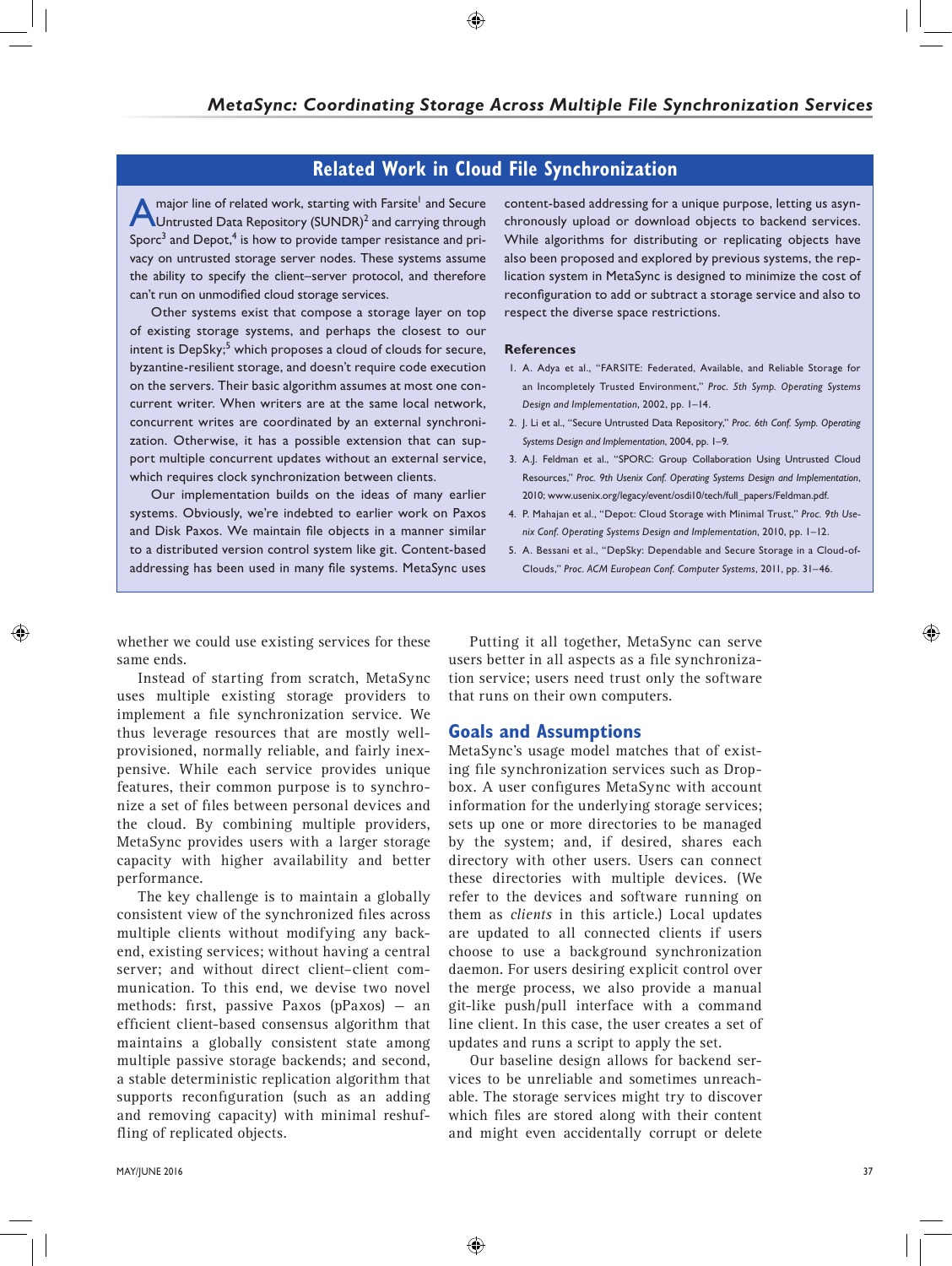files. From time to time, some services might be unavailable due to network or system failures. However, we assume that service failures are independent, services implement their own APIs correctly (except for possibly losing and corrupting user data), and communications between client and server machines are protected. This baseline model can be extended to handle faulty implementations of service APIs or actively malicious services.<sup>6</sup> Finally, we assume that clients sharing a specific directory are trusted, similar to a shared Dropbox directory today.

With this threat model, the goals of Meta-Sync are

- higher availability and performance,
- stronger confidentiality and integrity,
- greater capacity,
- no direct client-client communication,
- no additional server, and
- efficient reconfiguration.

Now that we have a grounded understanding of the system's goals, let's look at its design.

# **System Design**

MetaSync is a distributed synchronization system that provides a reliable, globally consistent storage abstraction to multiple clients by using untrusted cloud storage services. The core library defines a set of generic APIs; all components are implemented on top of this abstraction. This makes it easy to incorporate a new storage service into our system.

#### **Data Management**

MetaSync has a similar underlying data structure to that of  $git^7$  in managing files and their versions: objects, as units of data storage, are identified by the hash of their content. Directories form hash trees, similar to Merkle trees,<sup>8</sup> where the root directory's hash is the root of the tree. This root hash uniquely defines a snapshot. MetaSync divides and stores each file into chunks (Blob objects) to maintain and synchronize large files efficiently.

**Object store.** In MetaSync's object store, there are three kinds of objects — Dir, File, and Blob — each uniquely identified by the hash of its content. A File object contains hash values and offsets of Blob objects. A Dir object contains hash values and names of File and Dir objects.

In addition to the object store, MetaSync maintains two kinds of metadata to provide a consistent view of the global state: *shared metadata*, which all clients can modify; and *perclient metadata*, which only the single owner (writer) client of the data can modify.

**Shared metadata.** MetaSync maintains a piece of shared metadata, called master, which is the hash value of the root directory in the most advanced snapshot. It represents a consistent view of the global state; every client needs to synchronize its status against the master. Another shared piece of metadata is the configuration of the backend services, including information regarding the list of backends, their capacities, and authenticators. To update shared metadata, MetaSync uses a special-purpose synchronization protocol built from the APIs provided by existing cloud storage providers.

**Per-client data.** MetaSync keeps track of clients' states by maintaining a view of each client's status. The per-client metadata includes the last synchronized value, denoted as prev\_client, and the current value representing the client's recent updates, denoted as head\_client. If a client hasn't changed any files since the previous synchronization, the value of prev\_client is equal to that of head\_client. As this metadata is changed only by the corresponding client, updates don't need to be coordinated. Each client stores a copy of its per-client metadata into all backends on each update.

#### **Overview**

MetaSync's core library maintains the aforementioned data structures and exposes a reliable storage abstraction to the users. The library's role is to mediate accesses and updates to actual files and metadata, and further interact with the backend storage services to make file data persistent and reliable.

Initially, a user sets up a directory to be managed by MetaSync; files and directories under that directory will be synchronized. Each managed directory has a name (called namespace) in the system to be used in synchronizing with other clients. Upon initiation, MetaSync creates a folder with the name in each backend. The folder at the backend storage service stores the configuration information plus a subset of objects. A user can have multiple directories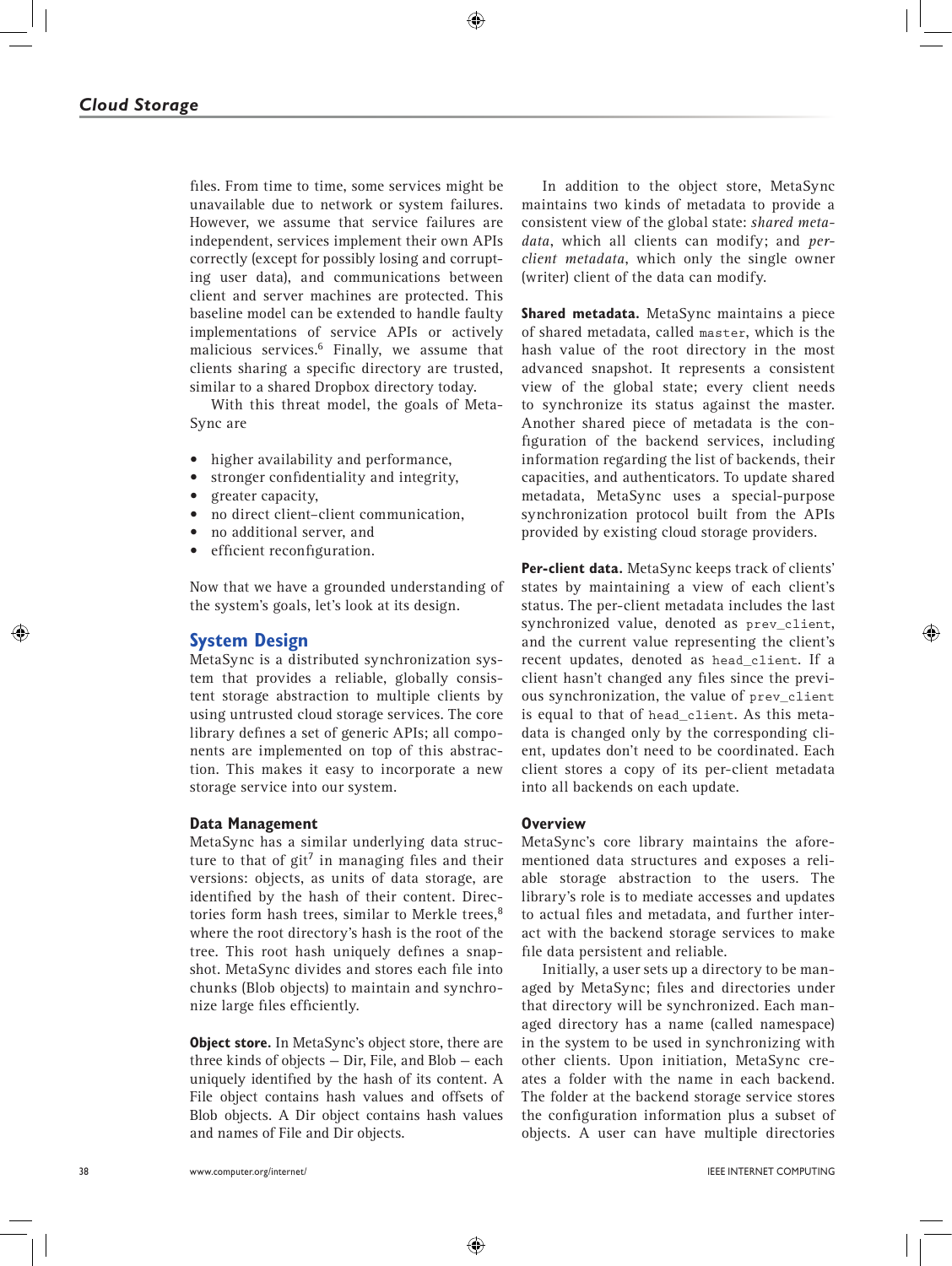with different configurations and a composition of backends.

When a client changes a file (or set of files), an update happens: the first step is that the client updates the objects in the object store and head\_client to point to the new root Dir object; then in step 2, the library stores the updated objects on the appropriate backend services; and in step 3, the system proposes its head\_client value as the new value for master using pPaxos. Steps 1 and 2 don't require any coordination, as step 1 happens locally and step 2 proceeds asynchronously. Crucially, a client doesn't have to update global master for every local file write. The head\_client and prev\_client are updated to all the clients before step 2, and objects that aren't referenced by any of them or their descendants in the hash trees are later removed by clients through periodic checking.

## **Consistent Update of Global View: pPaxos**

The file structure we described allows Meta-Sync to minimize the use of synchronization operations. Each object in the object store can be independently uploaded, because it uses content-based addressing. Each per-client data file (such as head\_client) is also independent, because we ensure that only the owning client modifies the file. Thus, synchronization to avoid potential race conditions is necessary only when a client wants to modify shared data (for example, master and configuration).

In a distributed environment, it's not straightforward to coordinate updates to data that can be modified by multiple clients simultaneously. To create a consistent view, clients must agree on the sequence of updates applied to the shared state.

Clients don't have communication channels between each other (such as they might be offline), so they need to rely on the storage services to achieve this consensus. However, these services don't communicate with each other, nor do they implement consensus primitives. Instead, pPaxos (our variant of Paxos) $9$  uses the exposed APIs of these services.

Paxos is a multiround, non-blocking consensus algorithm that's safe regardless of failures, and makes progress as long as a majority is alive. Paxos would be sufficient for coordinating updates, except that the backend services don't implement this interface. Instead, we only rely on them to provide an *append-only* list that *atomically* appends an incoming message at the end of the list. This abstraction is either readily available or can be layered on top of the API provided by existing storage services. For example, we use Google Drive comments and Dropbox versioning.

With this append-only list abstraction, we can simulate Paxos. The backend services act as *passive acceptors*. Clients determine which proposal was accepted by examining the message log to see what the service would have done if it had been running Paxos. Each client proposes the new shared value as the next operation, and it's accepted if the majority of backend services agree on it after reading the logs. A detailed description of the algorithm is available elsewhere.<sup>6</sup>

This setting is similar to the motivation behind Disk Paxos, $10$  an earlier algorithm that implements Paxos across passive network-attached storage devices; indeed, pPaxos can be considered as an optimized version of Disk Paxos. Disk Paxos assumes that each storage device provides only a simple block interface. Clients write proposals to their own dedicated block on each disk, but they must check everyone else's blocks to determine the outcome. Thus, the number of messages in Disk Paxos for a single proposal is proportional to the product of the number of servers and clients; the number of messages in pPaxos is only proportional to the number of servers. Figure 1 highlights the differences among pPaxos, Disk Paxos, and original Paxos algorithms.

MetaSync maintains two types of shared metadata: the master hash value and service configuration. Unlike a regular file, the configuration is replicated in all backends (in their object stores). Then, MetaSync can uniquely identify the shared data with a three-tuple (version, master\_hash, config\_hash).

The version is a monotonically increasing number that's uniquely determined for each master\_hash, config\_hash pair. This tuple is used in pPaxos to describe a client's status, and is stored in head\_client and prev\_client.

The pPaxos algorithm can determine and store the next value of the three-tuple. Each client keeps the last value with which it synchronized (prev\_client). To propose a new value, the client runs pPaxos to update the previous value with the new value. If another value has already been accepted, the client can try to update the new value after they merge. It can repeat this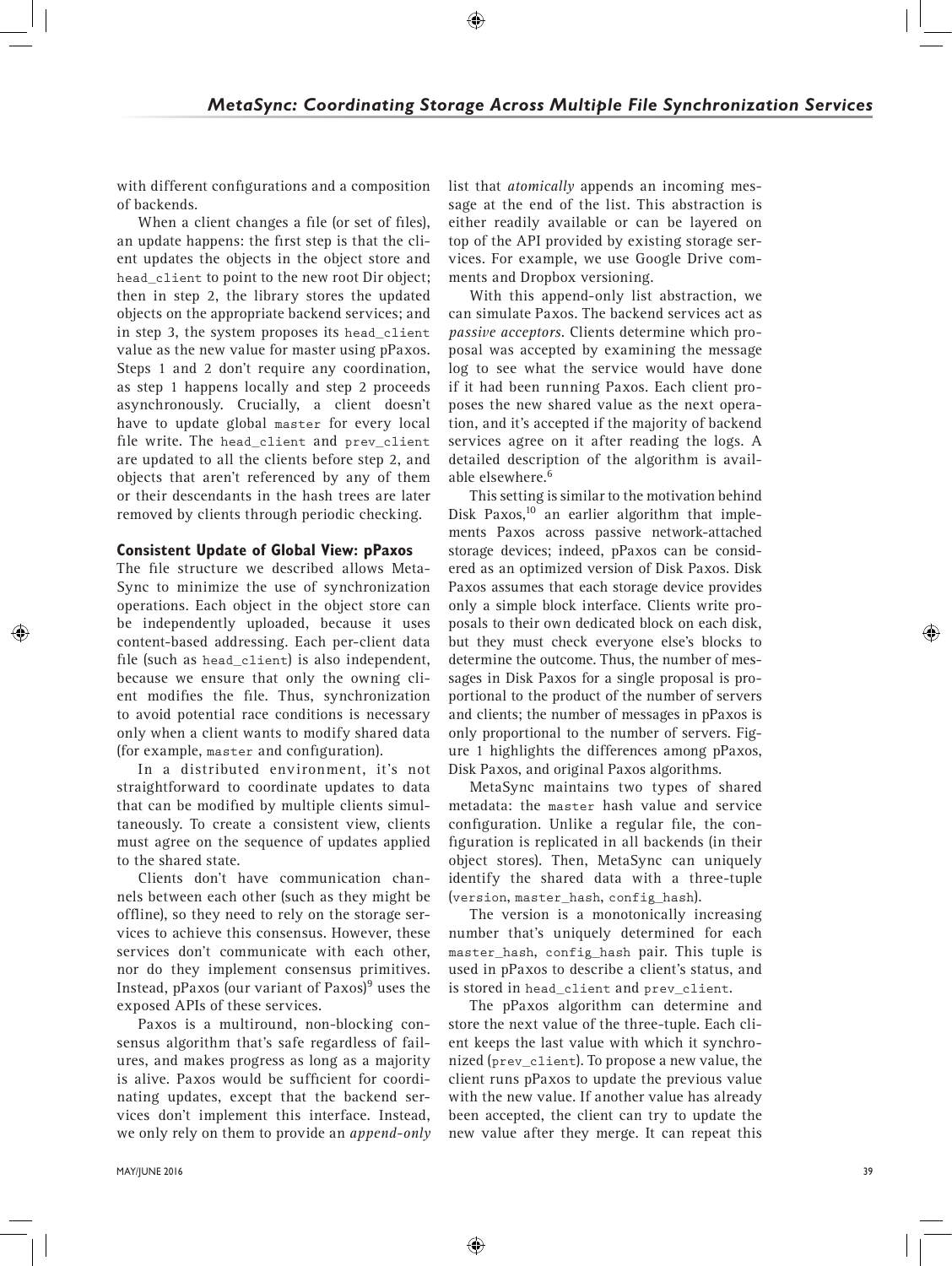until it successfully updates the master value with its proposed one. This data structure can be logically viewed as a linked list, where each entry points to the next hash value, and the tail of the list is the most up-to-date.

Note that merging is required when a client synchronizes its local changes (head) with the current master that's different from what the client previously synchronized (prev). In this case, proposing the current head as the next update to prev via pPaxos returns a different value than the proposed head — the proposal fails. Some of the conflicts can be automatically resolved through three-way merging. Otherwise, MetaSync just marks the conflict so that users can resolve it manually.

#### **Replication: Stable Deterministic Mapping**

MetaSync replicates objects (in the object store) redundantly across *R* storage providers (*R* is configurable; typically  $R = 2$ ) to provide high availability even when a service is temporarily inaccessible. This also provides potentially better performance over wide-area networks. Because *R* is less than the number of services, we must maintain information regarding the mapping of objects to services. MetaSync requires a mapping scheme that takes into account storage space limits imposed by each storage service; if handled poorly, lack of storage at a single service can block the entire operation of MetaSync, and typical storage services vary in the (free) space they provide, ranging from 2 Gbytes in Dropbox to 2 Tbytes in Baidu. In addition, the mapping scheme should consider a potential reconfiguration of storage services (such as increasing storage capacity); upon changes, the rebalancing of distributed objects should be minimal. In our setting, the mapping should meet three requirements (R):

- $R1$  support variations in storage size limits across different services and across different users;
- R2 share minimal information among services; and
- R3 minimize the realignment of objects upon removing or adding a service.

Instead of maintaining the mapping information of each object, we use a stable, deterministic mapping function that locates each object to a group of services over which it's rep-

licated; each client can calculate the same result independently given the same object. Given a hash of an object (mod *H*), the mapping is map:  $H \rightarrow \{s : |s| = R, s \subset S\}$ , where *H* is the hash space, *S* is the set of services, and *R* is the number of replicas. To provide a balanced mapping that takes into account storage variations across services (R1), we could use a mapping scheme that represents services with different storage capacities as a variable number of virtual nodes in a consistent hashing algorithm. $11,12$  Because the consistent hashing scheme deterministically locates each object on an identifier circle, Meta-Sync can minimize information shared among storage providers (R2).

However, using consistent hashing has two problems. First, an object can be mapped to multiple virtual nodes corresponding to the same service, reducing availability. Second, a change in a service's storage capacity means changing the number of virtual nodes; if this changes the size of the hash space, many or most objects will need to be shuffled (R3). To solve these problems, we introduce a stable, deterministic mapping scheme that maps an object to a unique set of virtual nodes and minimizes reshuffling when resource availability changes. The key idea is to achieve the random distribution via hashing and stability of remapping by sorting these hashed values.

The stable deterministic mapping scheme uses multiple virtual storage nodes for each provider, where the number of virtual nodes is proportional to the capacity of that provider for a given user. Then MetaSync divides the hash space into *H* partitions. *H* is configurable, but remains fixed even as the service configuration changes; larger values produce better-balanced mappings for heterogeneous storage limits. During initialization, MetaSync assigns each of the *H* partitions a different, ordered list of virtual nodes. The ordering depends on the hash of the partition index, the service ID, and the virtual node ID. Given an object hash *n*, the data are stored on the first *R* distinct services from the list associated with the (*n* mod *H*)th partition.

The mapping function takes as input the set of storage providers, capacity settings, value of *H*, and a hash function. The virtual node list is populated proportionally to service capacity, and the ordering in each list is determined by a uniform hash function. Thus, the resulting mapping of objects onto services should be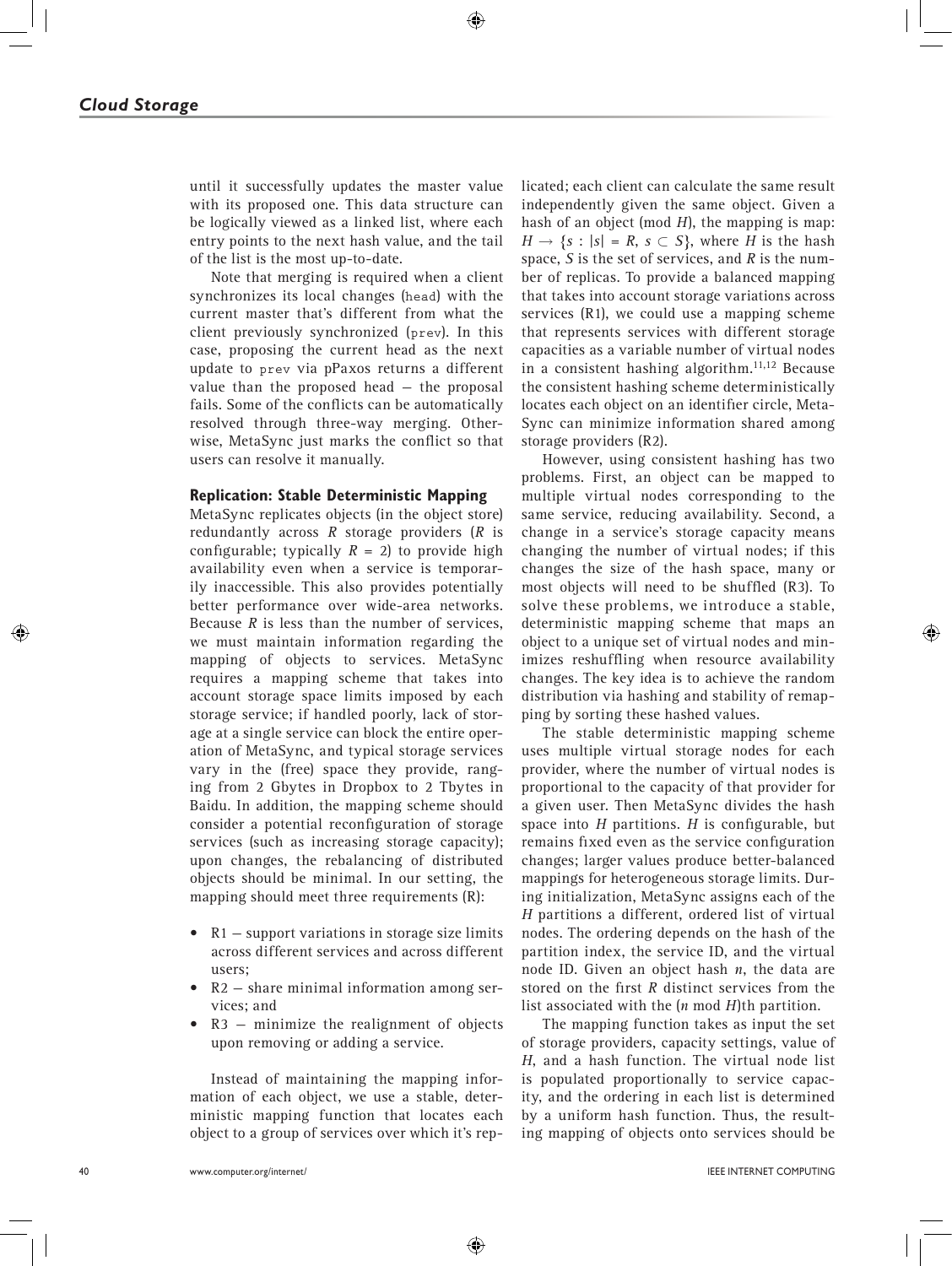proportional to service capacity limits with *H*. When a virtual node is added or removed (synchronized through an update to shared metadata), the amount of data that must be shifted is proportional to the virtual node's size.

Figure 2 shows an example of our mapping scheme with four services providing 1 or 2 Gbytes of free spaces  $-$  for example,  $A(1)$  means that service A provides 1 Gbyte of free space. Given the replication requirement  $(R = 2)$  and the hash space  $(H = 20)$ , we can populate the initial mapping. Figures 2a and 2b illustrate the realignment of objects upon the removal of service B(2), and the inclusion of a new service E(3), respectively.

When reconfiguration happens, the client first uploads all the newly added objects to backends, then modifies its configuration file and updates the shared data with the new config\_hash through pPaxos. Finally, it removes unreferenced objects from backends.

# **Translators**

MetaSync provides a plugin system, called *Translators*, for supporting encryption and integrity checks. The plugin system is highly modular, so we can extend it to support a variety of other transformations, such as compression. Plugins implement two interfaces, put and get, which are invoked before storing objects to and after retrieving them from backend services. Plugins are chained, so that when an object is stored, MetaSync invokes a chain of put calls in sequence. Similarly, when an object is retrieved, it goes through the same chain but in reverse.

The encryption translator is currently implemented using a symmetric key encryption (AES-CBC). MetaSync keeps the encryption key locally and doesn't store it on the backend. When a user clones the directory in another device, the user must provide the encryption key. An integrity checker runs a hash function over a retrieved object and compares the digest against the file name. If it doesn't match, it drops the object and downloads the object by using other backends from the mapping. This must be performed only as part of the get chain.

# **Evaluation**

To evaluate the system's design and usefulness, here we answer the following questions: What are the performance characteristics of pPaxos? And what's the end-to-end performance of MetaSync?



*Figure 1. Comparison of operations between a proposer and an acceptor in (a) Paxos, (b) Disk Paxos, and (c) passive Paxos (pPaxos). Each acceptor in Paxos makes a local decision to accept or reject a proposal and then replies with the result. Disk Paxos assumes acceptors are passive; clients write proposals into perclient disk blocks at each acceptor. Proposers need to check every per-client block (at every acceptor) to determine if their proposal was accepted, or pre-empted by another concurrent proposal. With pPaxos, the append-only log lets clients efficiently check the outcome at the passive acceptor.*



*Figure 2. An example of deterministic mapping and its reconfigurations. (a) New mapping after service B(2) is removed. (b) New mapping after service E(3) is added. The grayed mappings indicate the new replication upon reconfiguration, and the rectangle in (b) represents replications that will be removed.*

## **Performance of pPaxos**

We measure how quickly pPaxos reaches consensus as we vary the number of concurrent proposers. Figure 3 shows the results of the experiment with 1–5 proposers over five storage providers. A single run of pPaxos took about 3.2 seconds on average under a single writer model to verify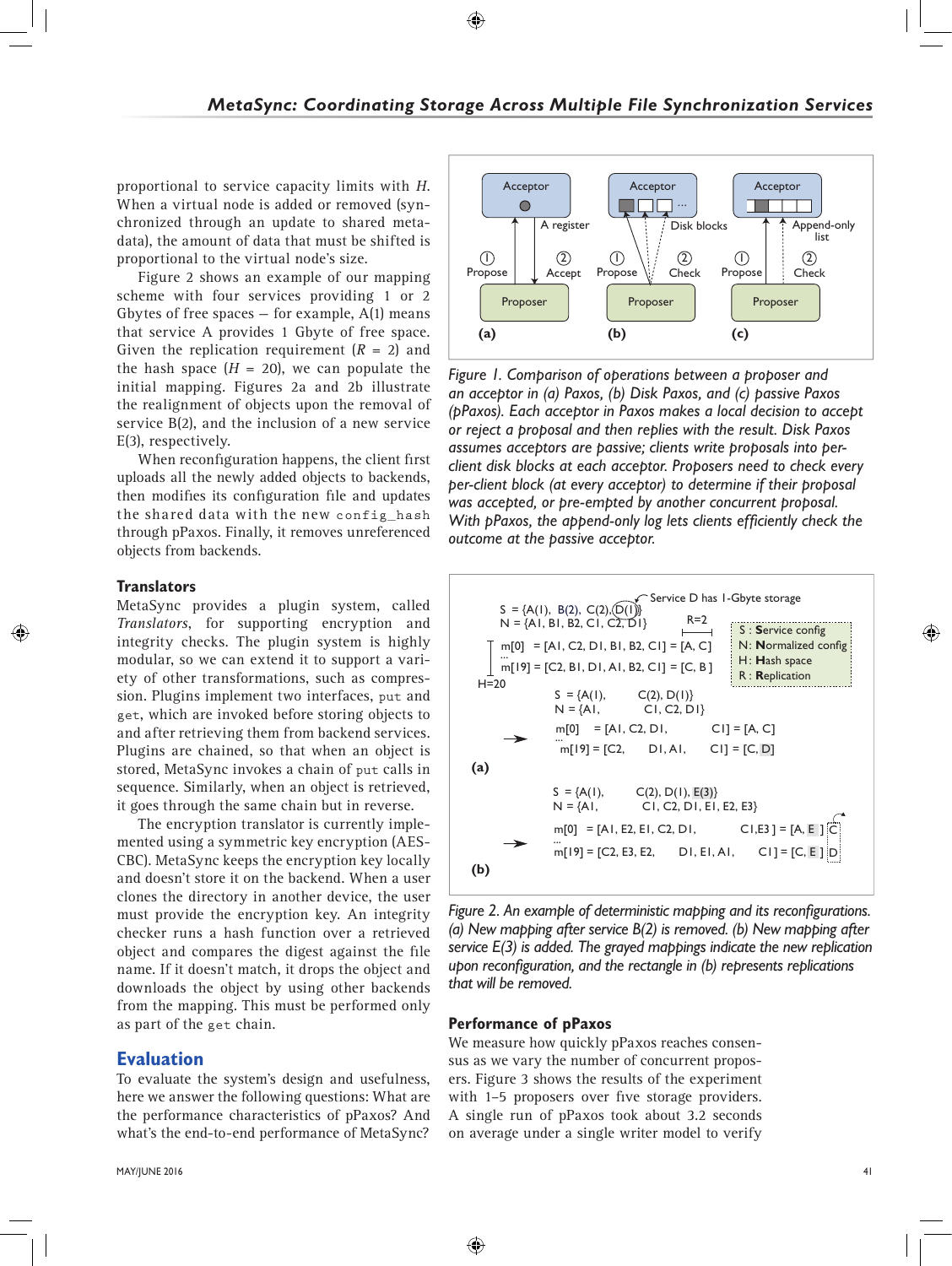

*Figure 3. Latency (in seconds) to run a single pPaxos round with combinations of backend services and competing proposers. Each measurement is done five times, and each shows the average latency.*

acceptance of the proposal when using all five storage providers. This requires at least four roundtrips: PREPARE (Send, FetchNewLog) and ACCEPT (Send, FetchNewLog); there could be multiple rounds, depending on the implementation for each service. It took about 7.4 second with five competing proposers. One important thing to emphasize is that, even with a slow connection to Baidu, pPaxos can quickly be completed with a single winner of that round. Also note that when compared to a single storage provider, the latency doesn't degrade with the increasing number of storage providers.

#### **End-to-End Performance**

We selected three workloads to demonstrate performance characteristics. First, the Linux kernel source tree represents the most challenging workload for all storage services, due to its large volume of files and directory (920 directories and 15,000 files, with a total of 166 Mbytes). Second, MetaSync's paper workload represents a causal use of synchronization service for users (three directories and 70 files, with a total of 1.6 Mbytes). Third, sharing photos is for maximizing the throughput of each storage service with bigger files (50 files, with a total of 193 Mbytes).

Table 1 summarizes our results for end-toend performance for all workloads, comparing MetaSync with the native clients provided by each service. For  $S = 5$ ,  $R = 1$ , using all five services without replication, MetaSync provides comparable performance to native clients at median speed for MetaSync paper and photo sharing, but outperforming for Linux kernel workloads. However, for  $S = 5$ ,  $R = 2$ , which involves replicating objects twice, MetaSync is more than  $10\times$  faster than Dropbox in a Linux kernel and  $2.3\times$  faster in photo sharing.

We should note that each workload was copied into one client's directory before synchronization began. The synchronization time was measured as the length of interval between when one desktop starts to upload files and the creation time of the last file synced on the other desktop. MetaSync outperforms any individual service for all workloads. Especially for the Linux kernel source, it took only 12 minutes when using four services (excluding the Baidu located outside of the country), compared to more than 2 hours with native clients. This improvement is possible due to using concurrent connections to multiple backends, as well as optimizations such as collapsing directories. Although these native clients might not be optimized for the highest possible throughput,

*Table 1. Synchronization performance of five native clients provided by each storage service, and with four different settings of MetaSync.*

|                                  |                |          |            |                 |              | <b>MetaSync</b> |                                              |                              |                |
|----------------------------------|----------------|----------|------------|-----------------|--------------|-----------------|----------------------------------------------|------------------------------|----------------|
| <b>Workload</b>                  | <b>Dropbox</b> | Google   | <b>Box</b> | <b>OneDrive</b> | <b>Baidu</b> |                 | $S = 5, R = 1$ $S = 5, R = 2$ $S = 4, R = 1$ |                              | $S = 4, R = 2$ |
| Linux kernel<br>source           | 2 h 45 m       | $>3$ hrs | >3<br>hrs  | 2 h 3 m         | $>$ 3 hrs    | 1 h 8 m         | $13 \text{ m } 51 \text{ s}$                 | $18 \text{ m } 57 \text{ s}$ | 12 m 18 s      |
| MetaSync's paper 48<br>(seconds) |                | 42       | 48         | 54              | 143          | 55              | 50                                           | 27                           | 26             |
| Photo sharing<br>(seconds)       | 415            | 143      | 536        | 1,131           | 1,837        | 1,185           | 180                                          | 137                          | 112            |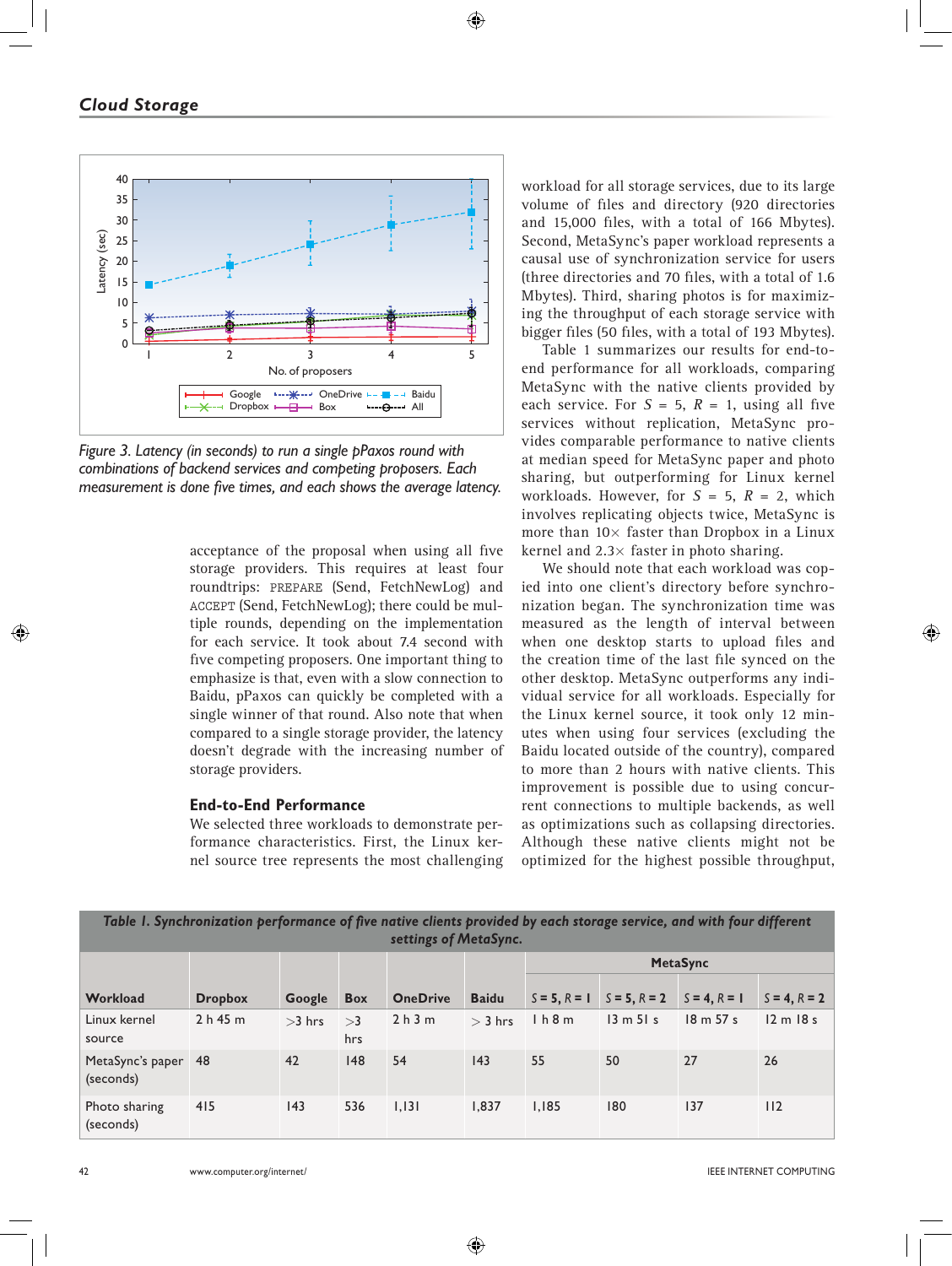considering that they can run as a background service, it would be beneficial for users to have a faster option.

**M**etaSync provides a secure, reliable, and per-formant file synchronization service on top of popular cloud storage providers. It supports five commercial storage backends (in the current open source version), and outperforms the fastest individual service in synchronization and cloning, by 1.2 to 10× on our benchmarks.

MetaSync is publicly available for download and use (see http://uwnetworkslab.github.io/metasync/). In future work, we'll extend our system to work with byzantine fault services and other use cases, such as mobile applications.

#### **Acknowledgments**

This work was supported by the US National Science Foundation (CNS-0963754, 1318396, and 1420703) and Google. This material is based on research sponsored by DARPA under agreement FA8750-12-2-0107. The US government is authorized to reproduce and distribute reprints for governmental purposes, notwithstanding any copyright notation thereon. Taesoo Kim was partly supported by MSIP/IITP (B0101-15-0644).

#### **References**

- 1. C. Brooks, "Cloud Storage Often Results in Data Loss," *Business News Daily*, 8 Oct. 2011; www.businessnewsdaily.com/1543-cloud-data-storage-problems. html.
- 2. G. Huntley, "Dropbox Confirms That a Bug within Selective Sync May Have Caused Data Loss," *Y Hacker News*, Oct. 2014; https://news.ycombinator.com/item? id=8440985.
- 3. J. Cook, "All the Different Ways that 'iCloud' Naked Celebrity Photo Leak Might Have Happened," *Business Insider*, 1 Sept. 2014; www.businessinsider.com/ icloud-naked-celebrity-photo-leak-2014-9.
- 4. P. Mahajan et al., "Depot: Cloud Storage with Minimal Trust," *Proc. 9th Usenix Conf. Operating Systems Design and Implementation*, 2010, pp. 1–12.
- 5. J. Li et al., "Secure Untrusted Data Repository," *Proc. 6th Conf. Symp. Operating Systems Design and Implementation*, 2004, pp. 1–9.
- 6. S. Han et al., "MetaSync: File Synchronization across Multiple Untrusted Storage Services," *Proc. 2015 Usenix Ann. Technical Conf*., 2015; www.usenix.org/ conference/atc15/technical-session/presentation/han.
- 7. S. Chacon and B. Straub, "Git Internals Git Objects," *Pro Git*, APress, 2014; http://git-scm.com/book/en/ Git-Internals-Git-Objects.
- 8. R.C. Merkle, "A Digital Signature Based on a Conventional Encryption Function," *Proc. 7th Ann. Int'l Cryptology Conf*., 1987, pp. 369–378.
- 9. L. Lamport, "The Part-Time Parliament," *ACM Trans. Computer Systems*, vol. 16, no. 2, 1998, pp. 133–169.
- 10. E. Gafni and L. Lamport, "Disk Paxos," *Distributed Computing*, vol. 16, no. 1, 2003, pp. 1–20.
- 11. D. Karger et al., "Consistent Hashing and Random Trees: Distributed Caching Protocols for Relieving Hot Spots on the World Wide Web," *Proc. 29th Ann. ACM Symp. Theory of Computing*, 1997, pp. 654–663.
- 12. I. Stoica et al., "Chord: A Scalable Peer-to-Peer Lookup Service for Internet Applications," *Proc. 2001 Conf. Applications, Technologies, Architectures, and Protocols for Computer Comm.*, 2001, pp. 149–160.
- **Seungyeop Han** is a PhD candidate in the Computer Science and Engineering Department at the University of Washington. His research interests include networked systems, distributed systems, computer networks, and security and privacy. Han has an MS in computer science and engineering from the University of Washington. Contact him at syhan@cs.washington.edu.
- **Haichen Shen** is a PhD student in the Computer Science and Engineering Department at the University of Washington. His research interests include mobile computing, computer networking, and distributed systems. Shen has an MS in computer science and engineering from the University of Washington. Contact him at haichen@cs.washington.edu.
- **Taesoo Kim** is an assistant professor in the School Computer Science at Georgia Institute of Technology. His research interests include designing and building secure systems from trusted components. Kim has a PhD in computer science from the Massachusetts Institute of Technology. Contact him at taesoo@gatech.edu.
- **Arvind Krishnamurthy** is an associate professor in the Computer Science and Engineering Department at the University of Washington. His research interests include all aspects of building practical and robust computer systems, especially with regards to the robustness, security, and performance of Internet-scale systems. Krishnamurthy has a PhD in computer science and engineering from the University of California, Berkeley. Contact him at arvind@cs.washington.edu.
- **Thomas Anderson** is the Warren Francis and Wilma Kolm Bradley Chair of Computer Science and Engineering at the University of Washington. His research interests include all aspects of building practical, robust, and efficient computer